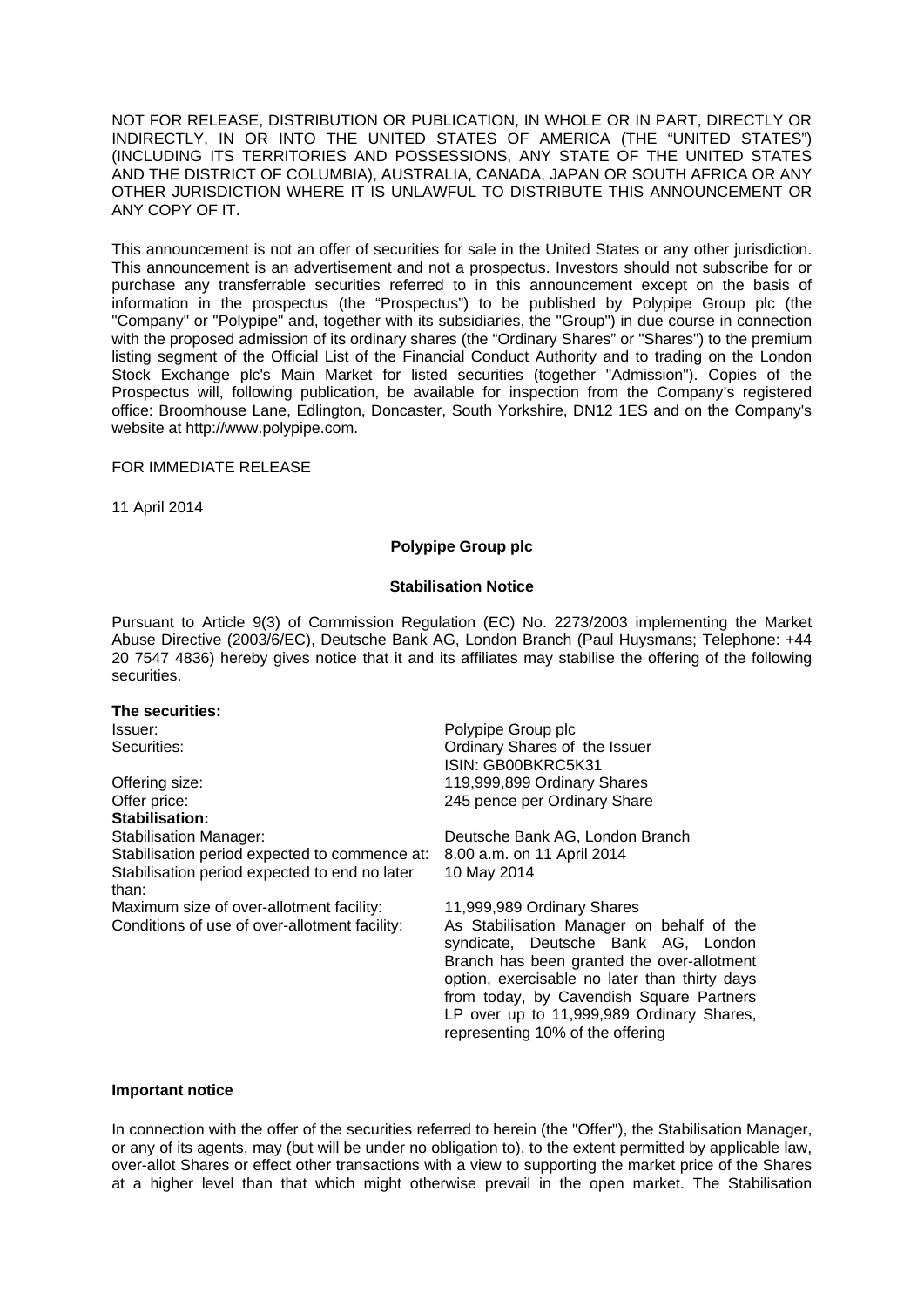Manager will not be required to enter into such transactions and such transactions may be effected on any stock market, over-the-counter market, stock exchange or otherwise and may be undertaken at any time during the period commencing on the date of the commencement of conditional dealings of the Shares on the London Stock Exchange and ending no later than 30 calendar days thereafter. However, there will be no obligation on the Stabilisation Manager or any of its agents to effect stabilising transactions and there is no assurance that stabilising transactions will be undertaken. Such stabilising measures, if commenced, may be discontinued at any time without prior notice. In no event will measures be taken to stabilise the market price of the Shares above the offer price. Save as required by law or regulation, neither the Stabilisation Manager nor any of its agents intends to disclose the extent of any over-allotments made and/or stabilisation transactions conducted in relation to the Offer.

Neither this announcement nor any copy of it may be taken or transmitted, published or distributed, directly or indirectly, into the United States, Australia, Canada, Japan or South Africa or to any persons in any of those jurisdictions or any other jurisdiction where to do so would constitute a violation of the relevant securities laws of such jurisdiction. Any failure to comply with this restriction may constitute a violation of United States, Australian, Canadian, Japanese or South African securities laws. The distribution of this announcement in other jurisdictions may be restricted by law and persons into whose possession this announcement comes should inform themselves about, and observe any such restrictions.

This announcement does not constitute, or form part of, any offer or invitation to sell or issue, or any solicitation of any offer to purchase or subscribe for any Shares or other securities in the United States, Australia, Canada, Japan or South Africa or in any jurisdiction to whom or in which such offer or solicitation is unlawful. The Offer and the distribution of this announcement and other information in connection with the Offer and Admission in certain jurisdictions may be restricted by law and persons into whose possession this announcement, any document or other information referred to herein comes should inform themselves about and observe any such restriction. Any failure to comply with these restrictions may constitute a violation of the securities laws of any such jurisdiction. Neither this announcement nor any part of it nor the fact of its distribution shall form the basis of or be relied on in connection with or act as an inducement to enter into any contract or commitment whatsoever.

Securities may not be offered or sold in the United States absent (i) registration under the Securities Act 1933 (as amended) (the "Securities Act") or (ii) an available exemption from registration under the Securities Act. The securities mentioned herein have not been, and will not be, registered under the Securities Act and will not be offered to the public in the United States. There will be no public offer of the securities referred to herein in the United States, Australia, Canada, Japan or South Africa. The securities referred to herein have not been registered under the applicable securities laws of Australia, Canada, Japan or South Africa and, subject to certain exceptions, may not be offered or sold within Australia, Canada, Japan or South Africa or to any national, resident or citizen of Australia, Canada, Japan or South Africa.

This announcement is only addressed to and directed at persons in member states of the European Economic Area ("EEA") who are qualified investors within the meaning of Article 2(1)(e) of the Prospectus Directive (Directive 2003/71/EC), as amended ("Qualified Investors"). In addition, in the United Kingdom, this announcement is addressed and directed only at Qualified Investors who (i) are persons who have professional experience in matters relating to investments falling within Article 19(5) of the Financial Services and Markets Act 2000 (Financial Promotion) Order 2005 (the "Order"), (ii) are persons who are high net worth entities falling within Article 49(2)(a) to (d) of the Order, and (iii) to persons to whom it may otherwise be lawful to communicate it to (all such persons being referred to as "relevant persons"). Any investment or investment activity to which this announcement relates is available only to relevant persons in the United Kingdom and Qualified Investors in any member state of the EEA other than the United Kingdom, and will be engaged in only with such persons. Other persons should not rely or act upon this announcement or any of its contents.

Any purchase of Shares in the Offer should be made solely on the basis of the information contained in the Prospectus. The information in this announcement is for background purposes only and does not purport to be full or complete. No reliance may or should be placed for any purposes whatsoever on the information contained in this announcement or its accuracy, completeness or fairness. The